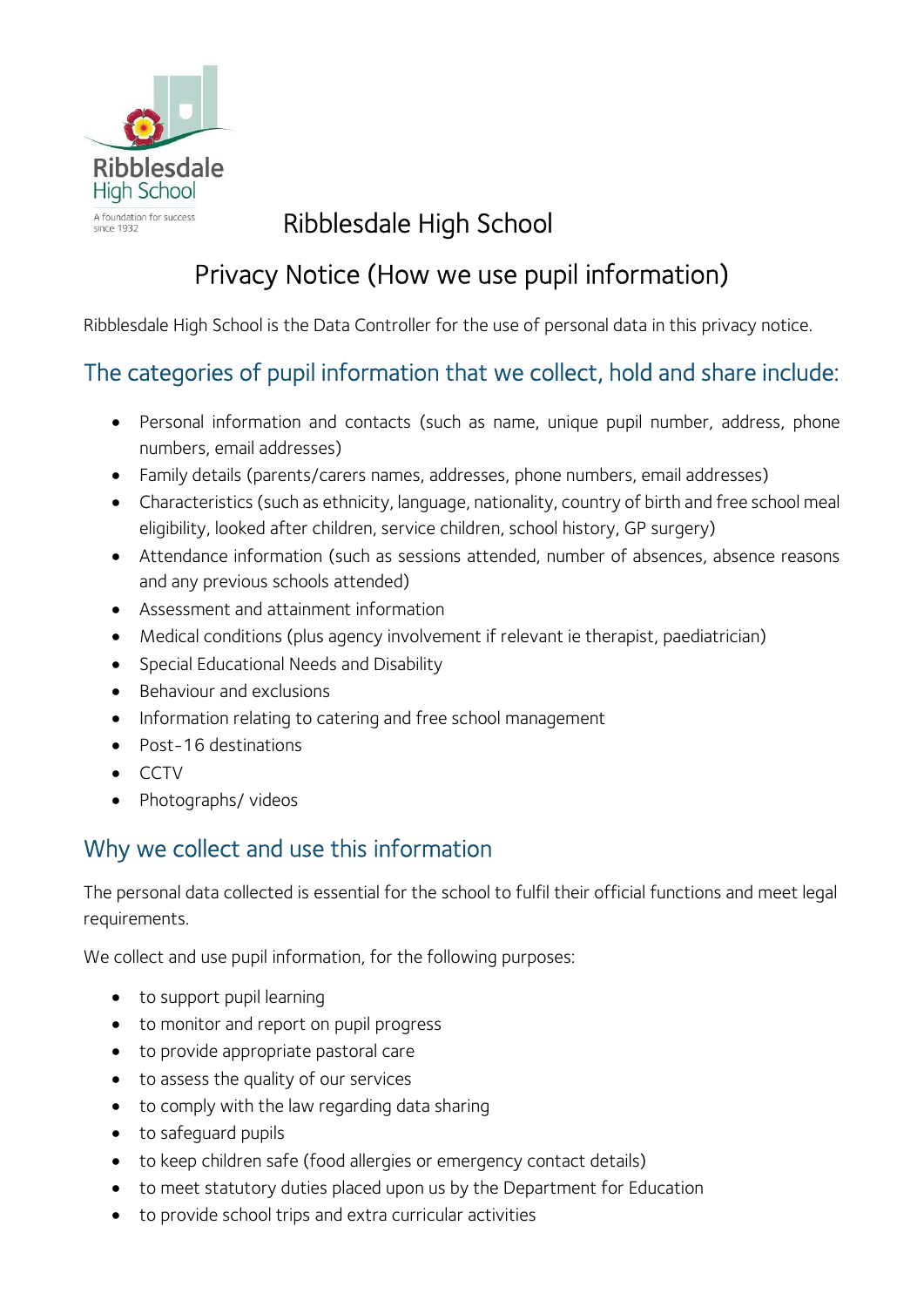# The lawful basis on which we use this information

On the 25th May 2018 the Data Protection Act 1998 will be replaced by the General Data Protection Regulation (GDPR). The condition for processing under the GDPR will be:

Article 6

- 1. Processing shall be lawful only if and to the extent that at least one of the following applies:
- (c) Processing is necessary for compliance with a legal obligation to which the controller is subject;

#### Article 9

- 1. Processing of personal data revealing racial or ethnic origin, political opinions, religious or philosophical beliefs, or trade union membership, and the processing of genetic data, biometric data for the purpose of uniquely identifying a natural person, data concerning health or data concerning a natural person's sex life or sexual orientation shall be prohibited.
- 2. Paragraph 1 shall not apply if one of the following applies:
- (j) Processing is necessary for archiving purposes in the public interest, scientific or historical research purposes or statistical purposes in accordance with Article 89(1) based on Union or Member State law which shall be proportionate to the aim pursued, respect the essence of the right to data protection and provide for suitable and specific measures to safeguard the fundamental rights and the interests of the data subject.

The Education (Information about Individual Pupils) (England) Regulations 2013 - Regulation 5 'Provision of information by non-maintained special schools and Academies to the Secretary of State' states 'Within fourteen days of receiving a request from the Secretary of State, the proprietor of a non-maintained special school or an Academy (shall provide to the Secretary of State such of the information referred to in Schedule 1 and (where the request stipulates) in respect of such categories of pupils, or former pupils, as is so requested.'

The Education Act 1996 - Section 537A – states that we provide individual pupil information as the relevant body such as the Department for Education.

Children's Act 1989 – Section 83 – places a duty on the Secretary of State or others to conduct research.

# Collecting pupil information

We collect pupil information via registration forms at the start of school year, Common Transfer File from your previous school, secure file transfer from previous school or Child Protection plans.

Pupil data is essential for the schools' operational use. Whilst the majority of pupil information you provide to us is mandatory, some of it requested on a voluntary basis. In order to comply with the data protection legislation, we will inform you at the point of collection, whether you are required to provide certain pupil information to us or if you have a choice in this and we will tell you what you need to do if you do not want to share this information with us.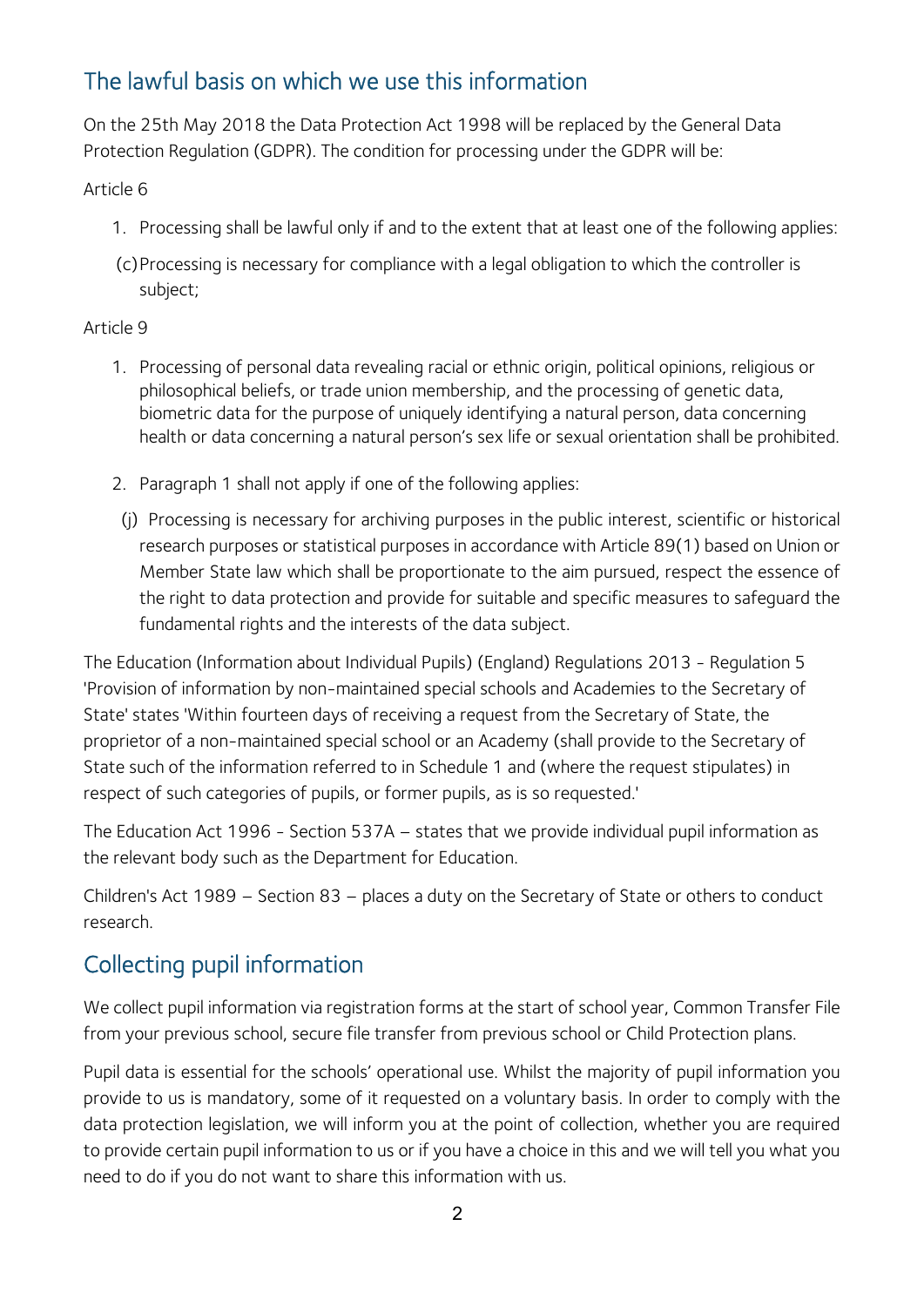## Storing pupil data

We hold pupil data for the duration of your child's attendance at Ribblesdale and until the pupil reaches the age of 25 years in line with the IRMS retention guidelines (please see our Records Management Policy for more details).

#### Who we share pupil information with

We routinely share pupil information with:

- the local authority
- the Department for Education (DfE)
- NHS/school nurse
- youth support services including counselling
- the appointed school photographer
- catering supplier
- online and cloud storage
- vocational course providers
- extra-curricular activity providers
- law enforcement officials such as police
- examining bodies
- educational institutions that pupils attend after leaving us

### Why we share pupil information

We do not share information about our pupils with anyone without consent unless the law and our policies allow us to do so.

We share pupils' data with the Department for Education (DfE) on a statutory basis. This data sharing underpins school funding and educational attainment policy and monitoring.

We are required to share information about our pupils with our local authority (LA) and the Department for Education (DfE). The Department for Education (DfE) collects personal data from educational settings and local authorities via various statutory data collections. We are required to share information about our pupils with the Department for Education (DfE) either directly or via our local authority for the purpose of those data collections, under section 3 of The Education (Information About Individual Pupils) (England) Regulations 2013.

#### Data collection requirements:

To find out more about the data collection requirements placed on us by the Department for Education (for example; via the school census) go to https://www.gov.uk/education/datacollection-and-censuses-for-schools.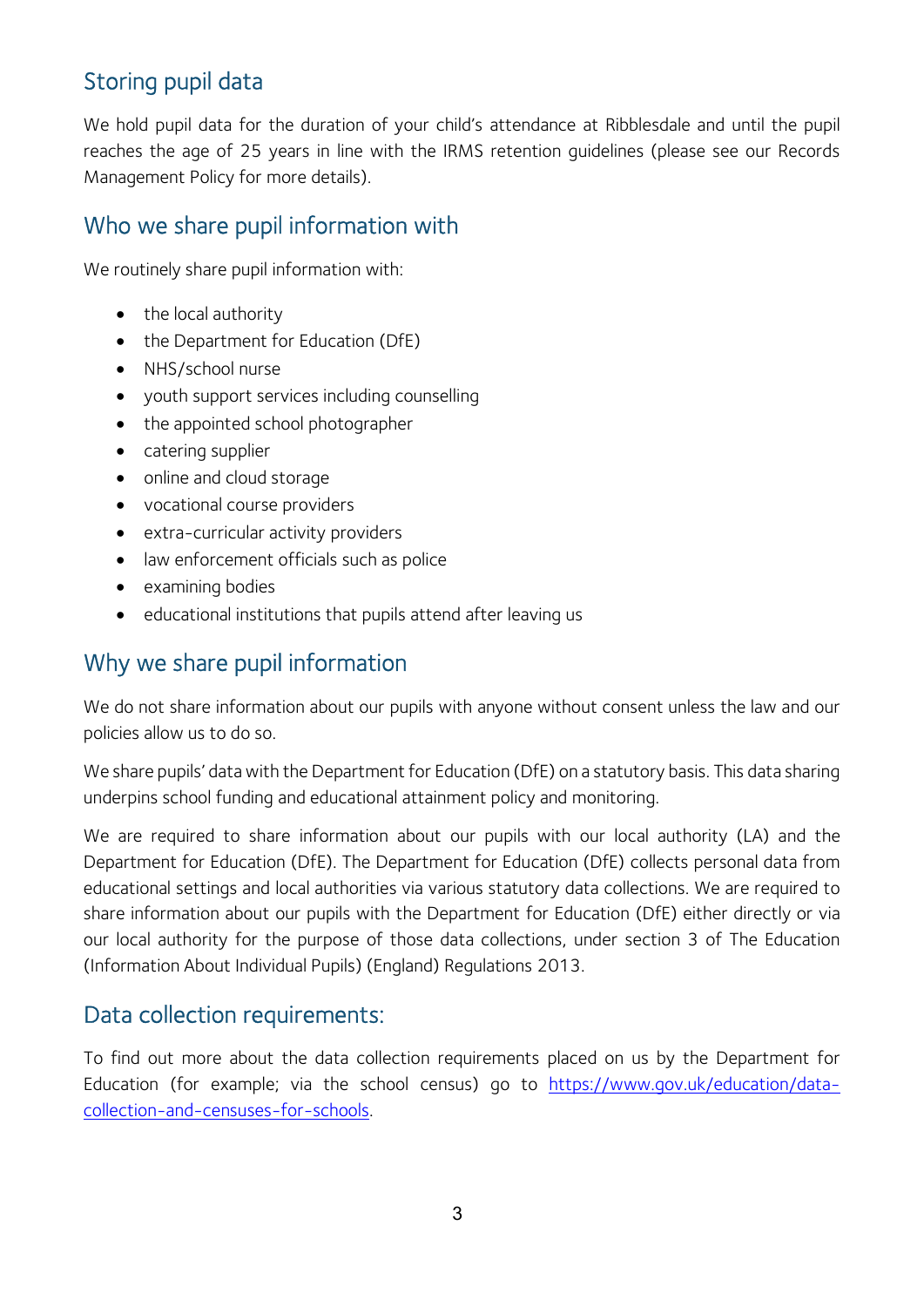### Youth support services

#### Pupils aged 13+

Once our pupils reach the age of 13, we also pass pupil information to our local authority and / or provider of youth support services as they have responsibilities in relation to the education or training of 13-19 year olds under section 507B of the Education Act 1996.

This enables them to provide services as follows:

- youth support services
- careers advisers

A parent or carer can request that only their child's name, address and date of birth is passed to their local authority or provider of youth support services by informing us. This right is transferred to the child / pupil once he/she reaches the age 16.

#### The National Pupil Database (NPD)

The NPD is owned and managed by the Department for Education and contains information about pupils in schools in England. It provides invaluable evidence on educational performance to inform independent research, as well as studies commissioned by the Department. It is held in electronic format for statistical purposes. This information is securely collected from a range of sources including schools, local authorities and awarding bodies.

We are required by law, to provide information about our pupils to the DfE as part of statutory data collections such as the school census and early years' census. Some of this information is then stored in the NPD. The law that allows this is the Education (Information About Individual Pupils) (England) Regulations 2013.

To find out more about the NPD, go to https://www.gov.uk/government/publications/nationalpupil-database-user-guide-and-supporting-information.

The department may share information about our pupils from the NPD with third parties who promote the education or well-being of children in England by:

- conducting research or analysis
- producing statistics
- providing information, advice or guidance

The Department has robust processes in place to ensure the confidentiality of our data is maintained and there are stringent controls in place regarding access and use of the data. Decisions on whether DfE releases data to third parties are subject to a strict approval process and based on a detailed assessment of:

- who is requesting the data
- the purpose for which it is required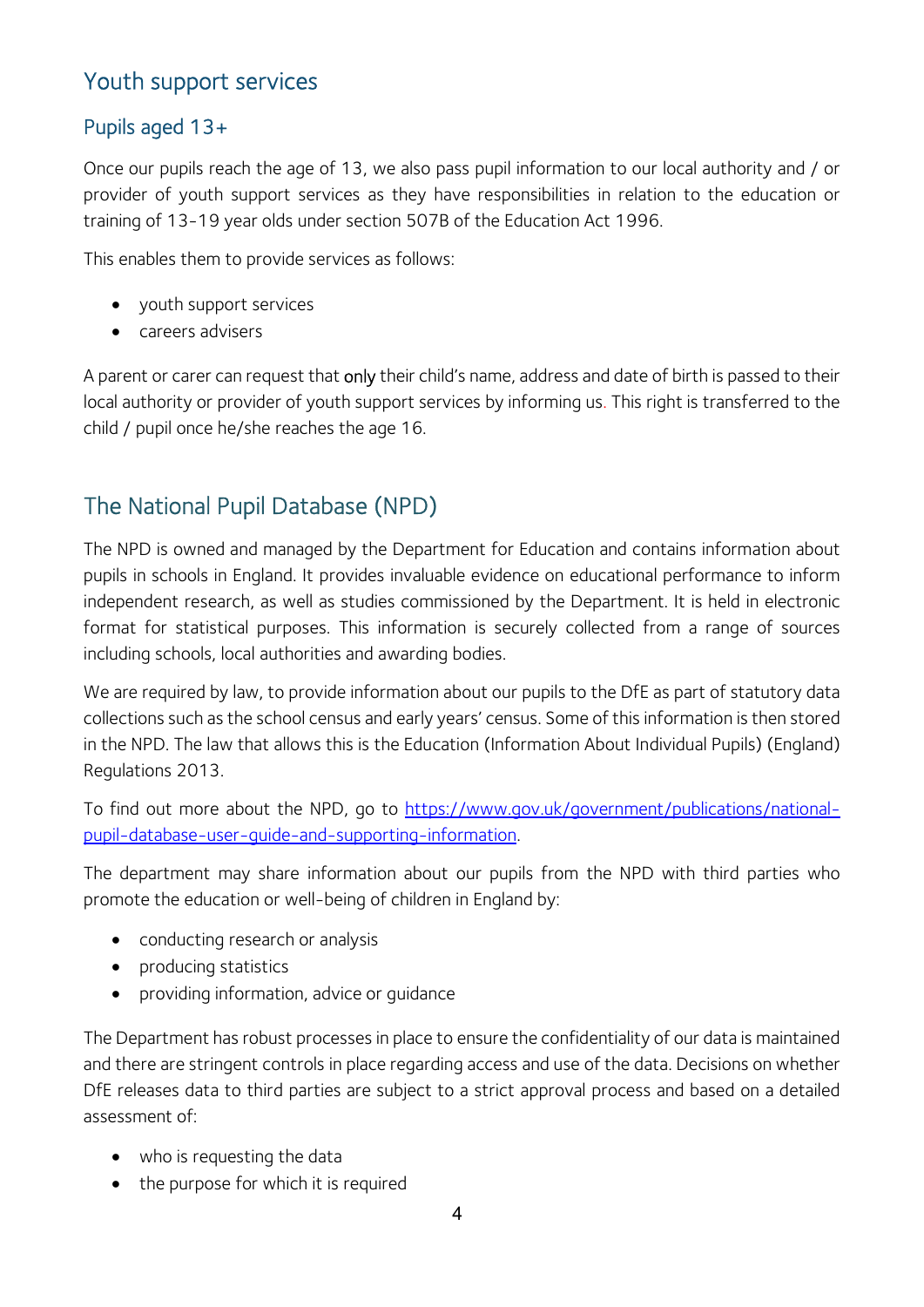- the level and sensitivity of data requested: and
- the arrangements in place to store and handle the data

To be granted access to pupil information, organisations must comply with strict terms and conditions covering the confidentiality and handling of the data, security arrangements and retention and use of the data.

For more information about the department's data sharing process, please visit:

https://www.gov.uk/data-protection-how-we-collect-and-share-research-data

For information about which organisations the department has provided pupil information, (and for which project), please visit the following website:

https://www.gov.uk/government/publications/national-pupil-database-requests-received

To contact DfE: https://www.gov.uk/contact-dfe

#### Requesting access to your personal data

Under data protection legislation, parents and pupils have the right to request access to information about them that we hold. To make a request for your personal information, or be given access to your child's educational record, contact Ann-Marie Horrocks, Headteacher, by email to enquiries@ribblesdale.org

Depending on the lawful basis above, you also have the right to:

- object to processing of personal data that is likely to cause, or is causing, damage or distress
- prevent processing for the purpose of direct marketing
- object to decisions being taken by automated means
- in certain circumstances, have inaccurate personal data rectified, blocked, erased or destroyed; and
- a right to seek redress, either through the ICO, or through the courts.

If you have a concern about the way we are collecting or using your personal data, we request that you raise your concern with us in the first instance. Alternatively, you can contact the Information Commissioner's Office at https://ico.org.uk/concerns/

# Withdrawal of consent and the right to lodge a complaint

Where we are processing your personal data with your consent, you have the right to withdraw that consent. If you change your mind, or you are unhappy with our use of your personal data, please let us know by contacting Ann-Marie Horrocks, Headteacher, by email to enquiries@ribblesdale.org